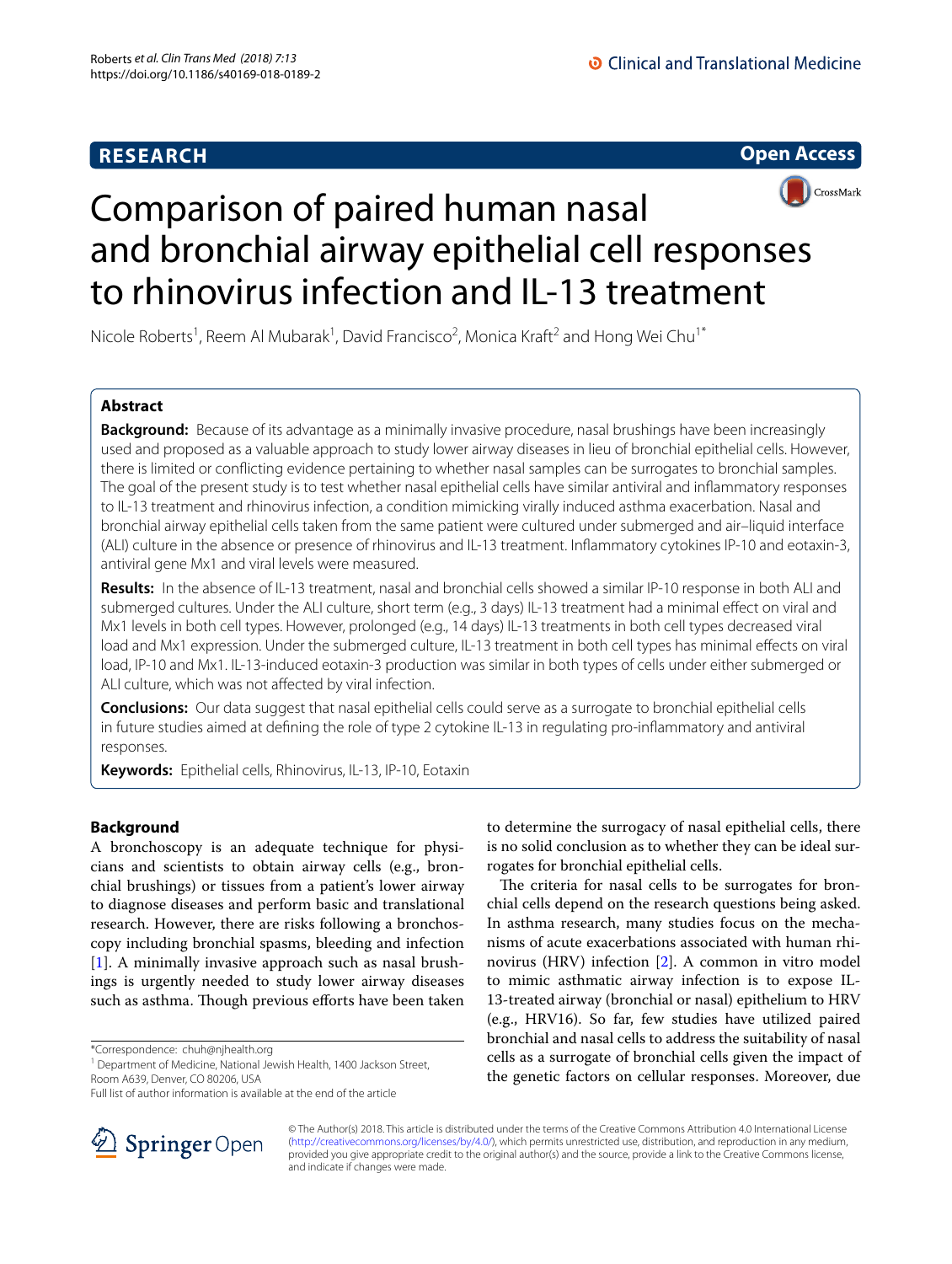to the diferences in mucociliary diferentiation of airway cells grown under submerged versus air–liquid interface (ALI) culture, research fndings using either method in different publications may not be comparable. Thus, both culture methods should be used in the same study for a better comparison of these two cell types. For example, Lacgowicz-Scroggins et al. [\[3](#page-8-2)] performed a study with human tracheobronchial epithelial cells in ALI and stimulated with IL-13 and HRV16. They found that differentiated cells had an increase in viral load when treated with IL-13, the virus was more likely to infect goblet cells over ciliated cells. In contrast, when the same experiment was done in submerged culture, they found no increase in viral load in the presence of IL-13. This effect has not been confrmed in paired nasal epithelial cells. Conficting results have been reported as to the interchangeability of these two cell types. Lopez-Souza et al. [\[4](#page-8-3)] showed that bronchial epithelial cells were more susceptible to HRV infection than nasal epithelial cells, which was associated with greater induction of ICAM-1 (a HRV16 receptor) following viral infection in bronchial epithelial cells. McDougall et al. [[5\]](#page-8-4) concluded that nasal brushings could be surrogates for bronchial brushings based on the production of various mediators such as IL-8, IL-6 and morphology following stimulation with pro-infammatory cytokines such as IL-1β and TNF- $\alpha$ . Thavagnanam et al. have done similar experiments with nasal and bronchial pairs in asthmatic child samples using IL-13 as a stimulus and found similar cytokine responses of both cell types to IL-13 [\[6](#page-8-5)]. However, HRV infection was not performed in this publication.

In the current study, we aimed to use paired nasal and bronchial cells cultured in both submerged and ALI conditions to determine whether cells from nasal brushings can be representative of those from bronchial brushings in the study of airway responses to HRV infection in a type 2 cytokine milieu. We focused on several outcomes that are highly relevant to acute exacerbations associated with HRV infection in asthma patients. These include interferon gamma-induced protein 10 (IP-10), a pro-infammatory cytokine associated with active viral infections in asthma patients [[7\]](#page-8-6), eotaxin 3, a chemokine for eosinophilic infammation, viral load and an antiviral gene Mx1, one of the interferon-stimulated genes. Our fndings are supportive of our hypothesis that nasal and bronchial epithelial cells have similar responses to HRV16 and IL-13 treatments.

## **Methods**

# **Materials**

NIH 3T3 fibroblasts were from The American Type Culture Collection (ATCC). Transwells were purchased from Corning Incorporated, Coring, NY. Bovine collagen I was obtained from Advanced BioMatrix (Carlsbad, CA). Submerged cell culture media consisted of Bronchial Epithelial Cell Growth Medium (BEGM) with antibiotics from Lonza (Walkersville, MD). Air–liquid interface (ALI) media consisted of the PneumaCult kit purchased from Stem Cell Technologies (Vancouver Canada). Recombinant human IL-13 from R&D systems, Minneapolis, MN was reconstituted in 0.1% bovine serum albumin (BSA) aliquots and stored at −80 °C. Human rhinovirus 16 (HRV16) was propagated in H1-Hela cells (ATCC) and purifed as previously described  $[8]$  $[8]$ . RNA lysis buffer (RLT) was from Qiagen (Hilden, Germany). IL-8 and IP-10 ELISA kits were purchased from R&D systems (Minneapolis, MN).

# **Isolation and culture of human bronchial and nasal epithelial cells**

Paired nasal and bronchial brushings were performed in human subjects who needed the bronchoscopy for diagnosis purposes (Table [1](#page-1-0)). Subjects presenting with differing disease states were used in order to broaden the implications of our fndings for comparing nasal and bronchial epithelial cells. They were consented through the National Jewish Health (NJH) Biobank honest broker system. Collection of the samples was approved by the Institutional Review Board at NJH (IRB # HS 3114) and the University of Arizona College of Medicine. Bronchial brushings were collected during the bronchoscopy and saved in PBS for cell isolation [[9\]](#page-8-8). After the bronchoscopy, nasal brushings were collected from the inferior turbinate and saved in PBS for cell isolation.

Nasal and bronchial epithelial cells were initially expanded onto irradiated 3T3 fbroblasts (passage 0) and then further passed to grow into passage 1 (P1) which was later frozen in liquid nitrogen. Nasal and bronchial epithelial cells from P1 vials were expanded into P2 cells onto irradiated 3T3 fbroblasts in the presence of a Rho kinase inhibitor Y-27632 as described by us and others  $[10, 11]$  $[10, 11]$  $[10, 11]$ . These P2 cells were then put onto collagen coated transwells in 12 well plates for ALI culture, and in collagen-coated 12 well plates for submerged culture.

For the ALI culture, cells on transwells were given 7 days to proliferate and become 100% confuent [\[12](#page-8-11)].

<span id="page-1-0"></span>**Table 1 Subjects used in study**

| ID            | Gender | Age<br>(Years) | Smoking<br>status | <b>Diagnosis</b>               | <b>FEV1 (%)</b> |
|---------------|--------|----------------|-------------------|--------------------------------|-----------------|
|               | Female | 45             | Past              | Acute sarcoidosis              | 92              |
| $\mathcal{P}$ | Female | 61             | Never             | Chronic cough                  | 77              |
| 3             | Male   | 27             | Never             | Healthy                        | 99              |
| 4             | Female | 67             | Never             | Intermittent<br>bronchiectasis | 65              |
| 5             | Female | 50             | Past              | Osteoporosis                   | 65              |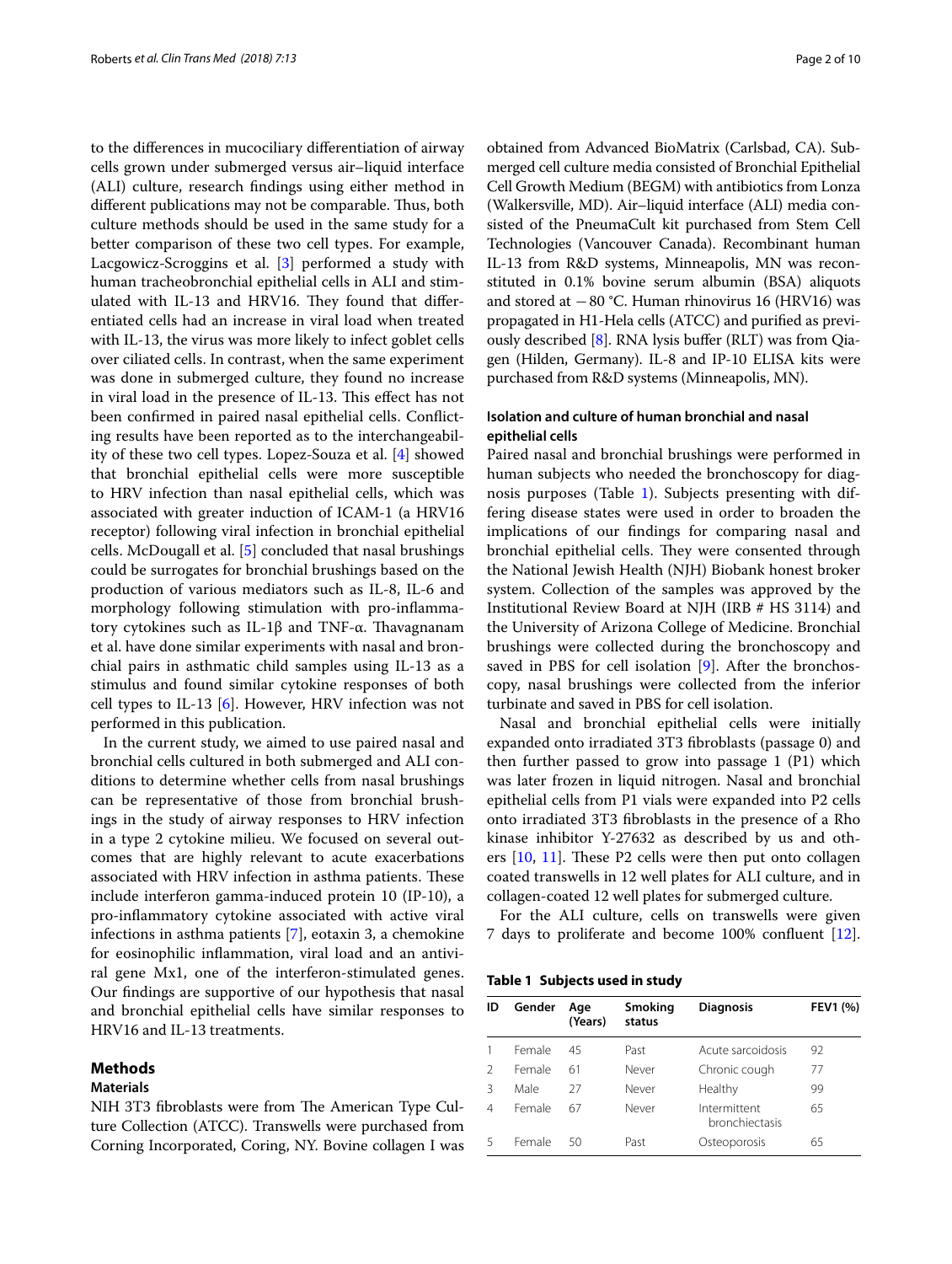Cells were treated with IL-13 for 14 days (chronic) starting on the frst day of ALI, or for 3 days (acute) starting on day [1](#page-2-0)1 of ALI (Fig. 1 a, b). The rationale for starting the chronic IL-13 (14 day) treatment at the beginning of ALI was to refect the nature of injured airways of asthmatics. Damage of airway epithelium (e. destruction of ciliated cells) has been reported in severe asthma subjects [[13](#page-8-12), [14](#page-8-13)]. As a result, the basal cells will be exposed. Treating un-diferentiated cells with IL-13 on day 0 of ALI was intended to refect the damaged epithelium. On the viral infection day, cells were washed six times with Dulbecco's PBS (DPBS) and then infected with HRV16  $(10<sup>6</sup> PFU/transwell)$  for 40 min at room temperature in a sterile hood and then 90 min at 34.5 °C. After infection, each well was washed eight times with DPBS and then given fresh media to sit overnight at 37 °C. After 24 h of viral infection, basolateral supernatants were saved for cytokine analysis and cells were saved in RLT for RNA extraction. Figure [2](#page-2-1) demonstrates the mucociliary diferentiation of bronchial and nasal epithelial cells at the ALI culture.

Submerged cultures of nasal and bronchial epithelial cells were carried out for 48 h to yield approximately 80% confuent. Cells were then treated with IL-13 (10 ng/ ml) 48 h before infection with HRV16 (10<sup>5</sup> PFU/well) in culture media (BEGM). The cells were washed once with PBS before infection and then left for 2 h in a 37°C incubator with 5%  $CO<sub>2</sub>$  for 2 h. After infection, the cells were washed twice with PBS and fresh media was added back onto the cells. After 24 h of infection, supernatants were collected and saved for cytokine analysis while cells were saved in RLT for RNA extraction. Chronic IL-13

treatment (e.g., 14 days of treatments) was not done in submerged culture because they would undergo the aging process, which could compromise our research conclusions.

## **ELISA for human Eotaxin 3 and IP‑10**

Eotaxin 3 and IP-10 levels were measured in supernatants of cultured epithelial cells in the ALI as well as the submerged conditions using specifc DuoSet ELISA kits (R&D Systems) as per manufacturer's instructions.



<span id="page-2-1"></span>(**b**) epithelial cells grown at the air–liquid-interface for 14 days. H&E staining, original magnification  $\times$  400

<span id="page-2-0"></span>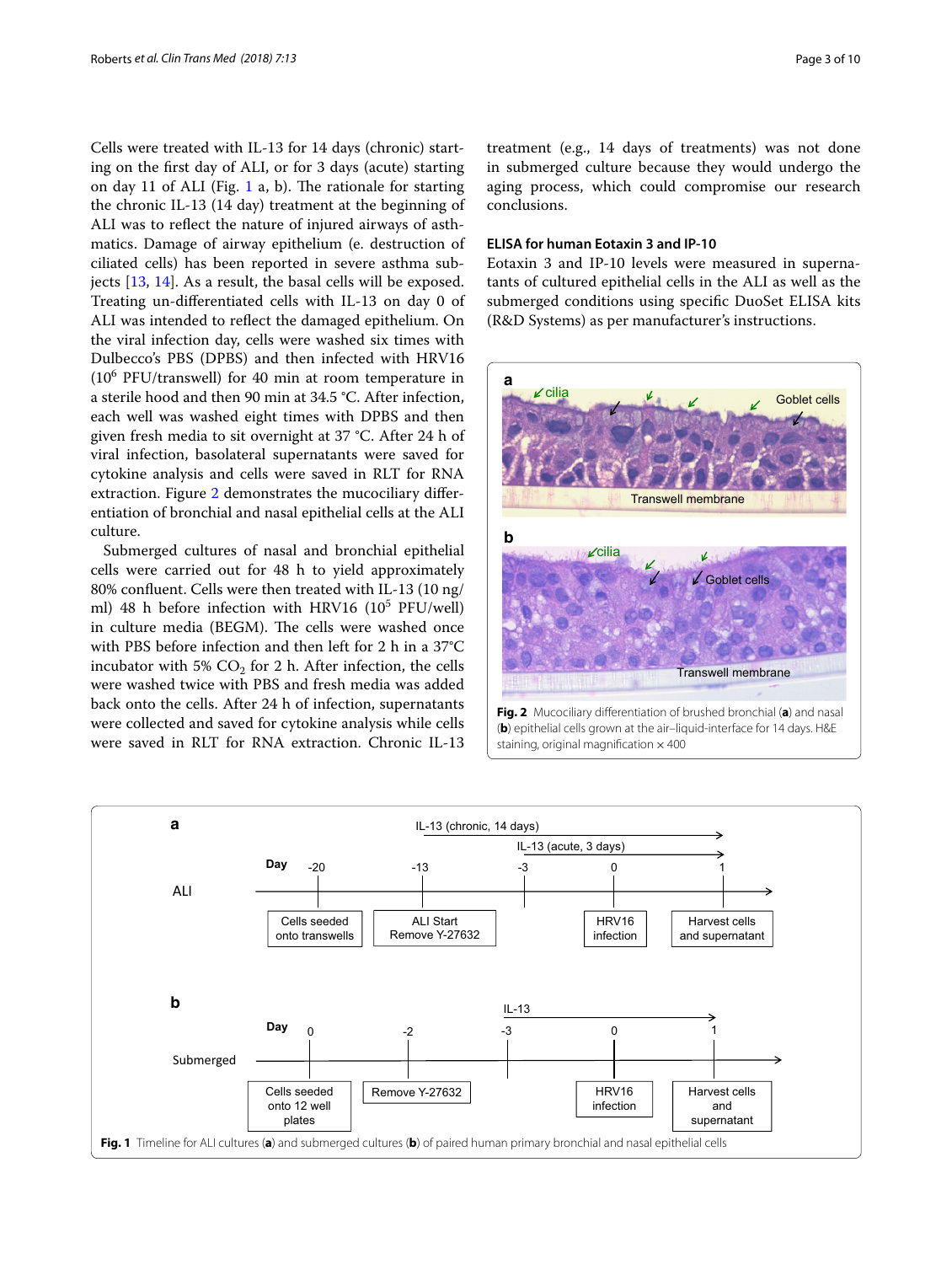## **Quantitative real‑time RT‑PCR**

Real-time PCR was performed on the CFX96 (Bio Rad) using TaqMan gene expression assays made by Applied Biosystems (Life Technologies, Foster City, CA). Threshold cycle (Ct) levels were identifed for HRV and Mx1, as well as housekeeping gene 18S rRNA (ALI culture) and GAPDH (submerged culture). Relative mRNA expression was calculated using delta Ct method and normalized to the housekeeping gene.

## **Statistical analysis**

Paired *t* test was used to compare treated versus nontreated conditions in nasal and bronchial cells using the Prism GraphPad software. A p value < 0.05 was considered signifcant.

# **Results**

# **Efects of IL‑13 treatment on IP‑10 expression and viral load in bronchial epithelial cells**

In the ALI culture, IP-10 signifcantly increased after HRV16 infection (Fig. [3a](#page-3-0)). IL-13 treatment alone did not afect IP-10 production. Treatment with IL-13 for 3 days (acute IL-13 model) or for 14 days (chronic IL-13 model) did not signifcantly change IP-10 induction by the viruses. Moreover, there were no signifcant efects of acute vs. chronic IL-13 treatment on IP-10 production following HRV16 infection. The viral load as detected by PCR was reduced by the chronic ( $p < 0.05$ ), but not the acute IL-13 treatment in ALI cells (Fig. [4a](#page-4-0)). Antiviral gene Mx1 expression followed the similar trend of viral load, but was not significantly different (Fig. [4b](#page-4-0)).

In the submerged culture, bronchial epithelial cells did not increase IP-10 production following HRV16 infection in the absence or presence of IL-13 treatment (Fig. [5a](#page-5-0)), although IL-13 treatment trended to increase IP-10 in the infected cells ( $p=0.16$ ). Unlike the ALI culture data, IL-13 treatment did not signifcantly change the viral load or Mx1 expression (Fig. [6a](#page-6-0), b).

# **Efects of IL‑13 treatment on IP‑10 expression and viral load in nasal epithelial cells**

In the ALI culture, viral infection increased IP-10 production (Fig. [3](#page-3-0)b). Like the bronchial epithelial cells, IL-13 alone in the ALI culture did not signifcantly afect IP-10 production in nasal epithelial cells. Neither acute nor chronic IL-13 treatment changed IP-10 in the presence of infection. Viral load was afected by chronic IL-13 treatment in that it decreased similarly to the bronchial cells compared to the infected control (Fig. [4c](#page-4-0)). Like the bronchial cells, acute IL-13 treatment did not have an efect on viral load in nasal epithelial cells. (Fig. [4d](#page-4-0)).

In the submerged culture, RV16-infected cells from 4 out of the 5 subjects increased IP-10 production, while



<span id="page-3-0"></span>one subject's cells decreased IP-10 (Fig. [5b](#page-5-0)). IL-13 treatment trended to increase viral load and Mx1 data showed a similar trend (Fig. [6c](#page-6-0), d).

# **Comparison of viral load and antiviral gene expression in nasal and bronchial epithelial cells**

In the ALI culture, acute IL-13 treatment had minimal efect on viral load and Mx1 mRNA expression in both bronchial and nasal epithelial cells (Fig. [4\)](#page-4-0). However, the chronic IL-13 treatment of both types of epithelial cells reduced viral load, particularly in nasal epithelial cells. Mx1 mRNA expression followed the trend of HRV16 changes in bronchial cells, but not in nasal cells.

In the submerged culture, IL-13 trended to increase HRV load in both bronchial and nasal epithelial cells (Fig. [6\)](#page-6-0). Similarly, IL-13 increased Mx1 mRNA expression in both types of cells.

# **Eotaxin 3 responses in IL‑13 treated nasal and bronchial epithelial cells**

In the ALI culture of bronchial epithelial cells, IL-13 (acute and chronic) alone, but not HRV16 alone,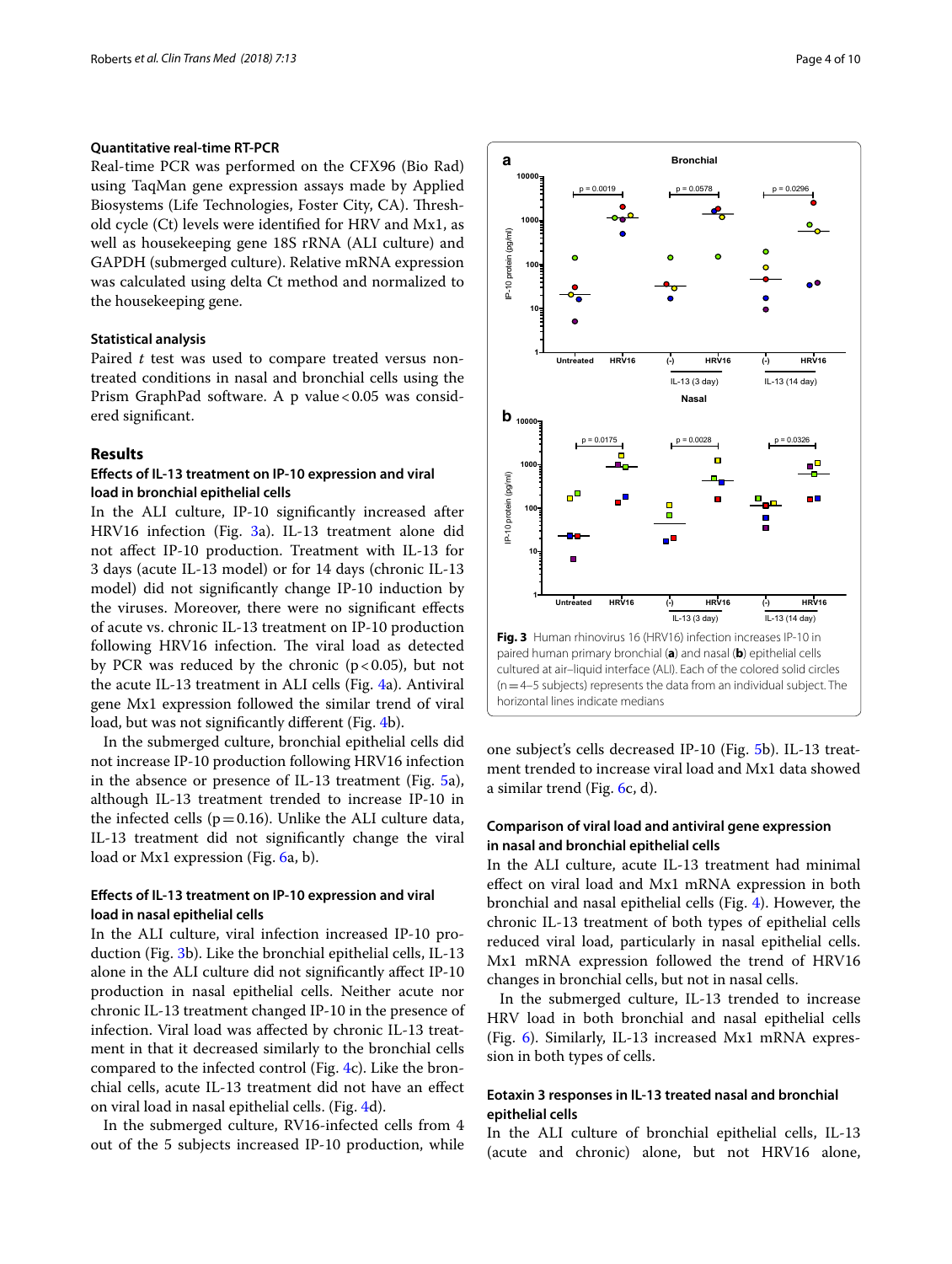

<span id="page-4-0"></span>**Fig. 4** Efects of IL-13 treatment on human rhinovirus 16 (HRV16) infection in air–liquid interface (ALI) cultures of paired human primary bronchial and nasal epithelial cells. Viral load and Mx1 mRNA expression were measured in bronchial (**a**, **b**) and nasal (**c**, **d**) epithelial cells exposed to acute and chronic IL-13 treatments and/or HRV16. Each of the colored solid circles (n=4–5 subjects) represents the data from an individual subject. The horizontal lines indicate medians

signifcantly increased eotaxin 3 production (Fig. [7a](#page-7-0)). Nasal epithelial cells in the presence of IL-13 (acute and chronic) also increased eotaxin 3 (Fig. [7b](#page-7-0)). HRV16 infection in IL-13-treated cells of both cell types did not further increase eotaxin 3 production. Moreover, eotaxin 3 levels were similar between cells with acute and chronic IL-13 treatment.

In the submerged culture of IL-13 treatment and viral infection, eotaxin 3 responses (Fig. [8a](#page-7-1), b) in both nasal and bronchial epithelial cells followed the same pattern as described above for the ALI culture.

# **Discussion**

By using paired nasal and bronchial epithelial cells from subjects with various health conditions, we compared their responses to rhinovirus infection in the absence and

presence of IL-13 treatment. Inclusion of human subjects with various disease states in the current study was aimed to broaden the implications of our research fndings regarding the use of nasal epithelial cells in the research of various lung diseases. We found that both cell types have similar antiviral and pro-infammatory responses. Specifcally, nasal epithelial cells demonstrated similar IP-10, Mx1 and eotaxin 3 responses as bronchial cells to rhinovirus and/or IL-13 under ALI culture or submerged culture conditions.

Whether nasal epithelial cells can be used as a minimally invasive alternative to bronchial epithelial cells in the study of pathogenesis of asthma or other lung diseases remains uncertain. In our current study, we attempted to clarify this question by providing the following data. First, we utilized the cell culture model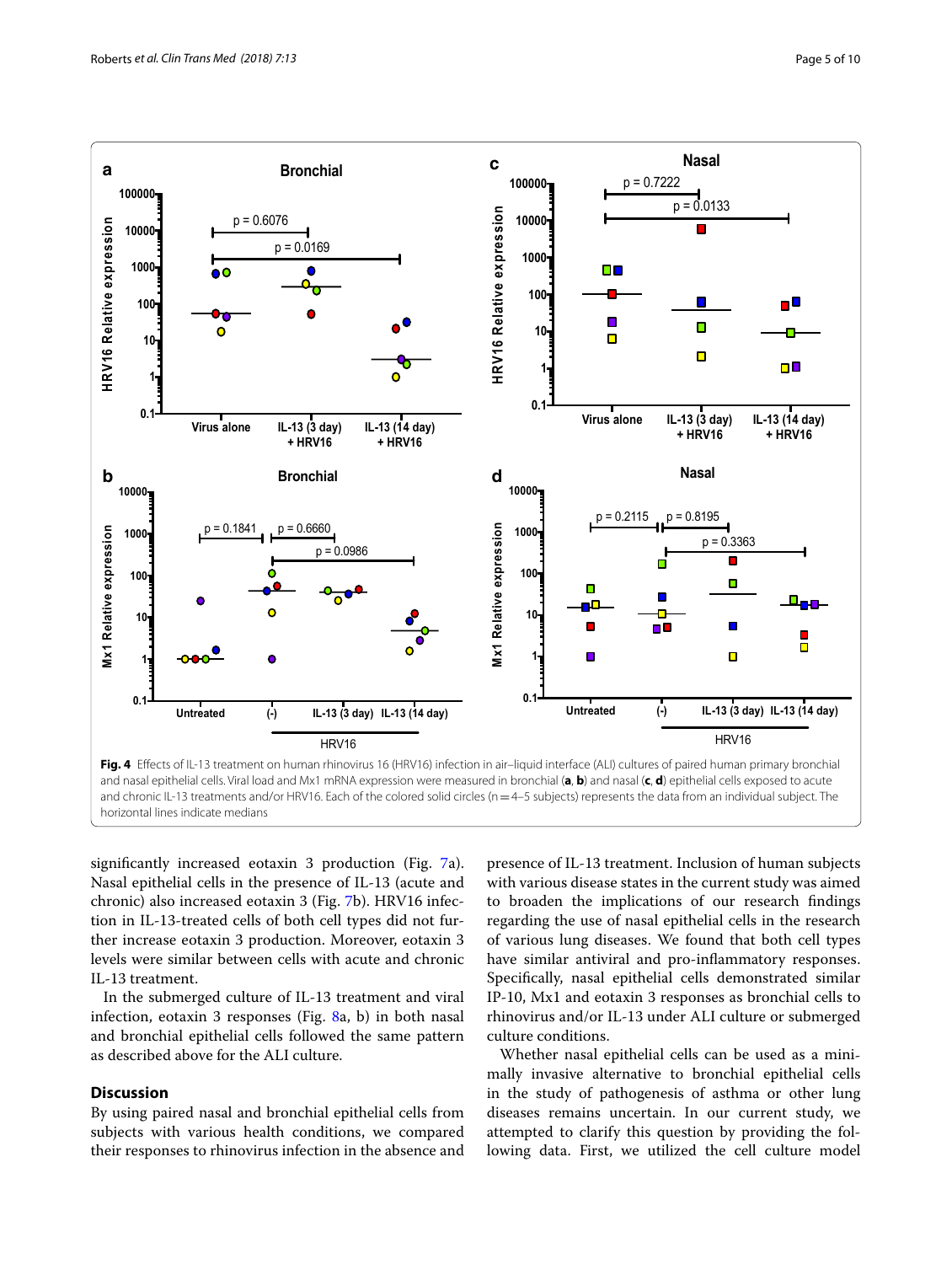

<span id="page-5-0"></span>combining rhinovirus infection and IL-13 treatment, and found that viral infection in both cell types increased the expression of IP-10, although the increase was only signifcant in the ALI culture [[15\]](#page-8-14). In the literature, both submerged and ALI cultures have been used to study the mechanisms of rhinovirus infection. Their results are not always consistent. To clarify if the discrepancies of research data are related to the culture methods, it is important to perform both cultures in the same subjects. Second, the efect of IL-13 on viral load is similar in both cell types. Third, eotaxin 3 production following IL-13 treatment in both cell types is similar in the absence or presence of viral infection. Collectively, our data suggest that in the setting of airway epithelial exposure to rhinovirus 16 and type 2 cytokine IL-13, nasal epithelial cells may serve as an alternative to the invasive bronchial brushing procedure. However, future studies are necessary to further validate the use of nasal cells in studying other pathogenic conditions of lower airways such as exposure to additional cytokines, allergens and other pathogens including respiratory viruses.

Our current study is unique in several aspects. First, we performed both ALI and submerged cultures in order to clarify the controversial data in the literature regarding the use of nasal epithelial cells in the study of lower airway diseases. Comer et al. [\[16](#page-8-15)] used both submerged and ALI cultures to test the response of bronchial and nasal cells from COPD patients to LPS and cigarette smoke extract, and concluded that nasal cells could not be surrogates for bronchial cells based on their diferent levels of production of pro-infammatory cytokines. However, our data support the use of nasal cells to indicate the responses of bronchial epithelial cells to rhinovirus infection. Thus, the types of treatments may affect the conclusions. Second, we sought to address the controversy about the efects of IL-13 on viral load and the antiviral genes such as Mx1. Some studies have found IL-13 increases viral load in airway epithelial cells in ALI cultures [\[3](#page-8-2)]. Our fndings in ALI cultures are contradictory to this publication in that a decrease in viral load was observed in both nasal and bronchial epithelial cells exposed to chronic, but not acute IL-13 treatments. However, in submerged culture, we found the opposite results because treatment with IL-13 trended to increase viral load. The decrease in viral load in ALI cultures could be due to the increased amount of mucous goblet cells in chronic IL-13-treated cells  $[17, 18]$  $[17, 18]$  $[17, 18]$  $[17, 18]$ . These findings may not support the idea that asthmatic patients are more susceptible to viral infection because of a decreased interferon response [\[19](#page-8-18), [20](#page-8-19)]. However, our data are consistent with those showing similar levels of viruses in airways of HRV-infected asthmatics with an exacerbation as compared to the normal subjects with HRV infection [[21\]](#page-8-20). Murine studies also showed similar effects of IL-13 on viral titer of other strains of respiratory viruses. Zhou W et al. [[22\]](#page-8-21) demonstrated that IL-13 transgenic (overexpressing) mice decreases respiratory syncytial virus (RSV) titer along with IFN-γ production in the lungs compared to the wild-type mice. Likewise, IL-13 knockout mice showed an increase in RSV titer.

There were heterogeneous responses of two cell types to HRV, even from the same subject. The heterogeneous responses were seen in both viral load and Mx1 expression. We speculate that these may be related to the degree of their susceptibility to HRV infection. Previous studies suggest that rhinoviruses replicate favorably at a lower temperature in the nasal cavity. Mechanistically, a study of mouse airway epithelial cell culture with HRV1B infection demonstrated that low temperature (i.e., 33°C) vs. warm temperature (i.e., 37 °C) allows more viral replication due to less induction of antiviral genes [[23\]](#page-8-22). In our current study, we initially infected both nasal and bronchial epithelial cells cultured at the ALI for 90 min at 34.5 °C, a temperature refecting that in the nasal cavity.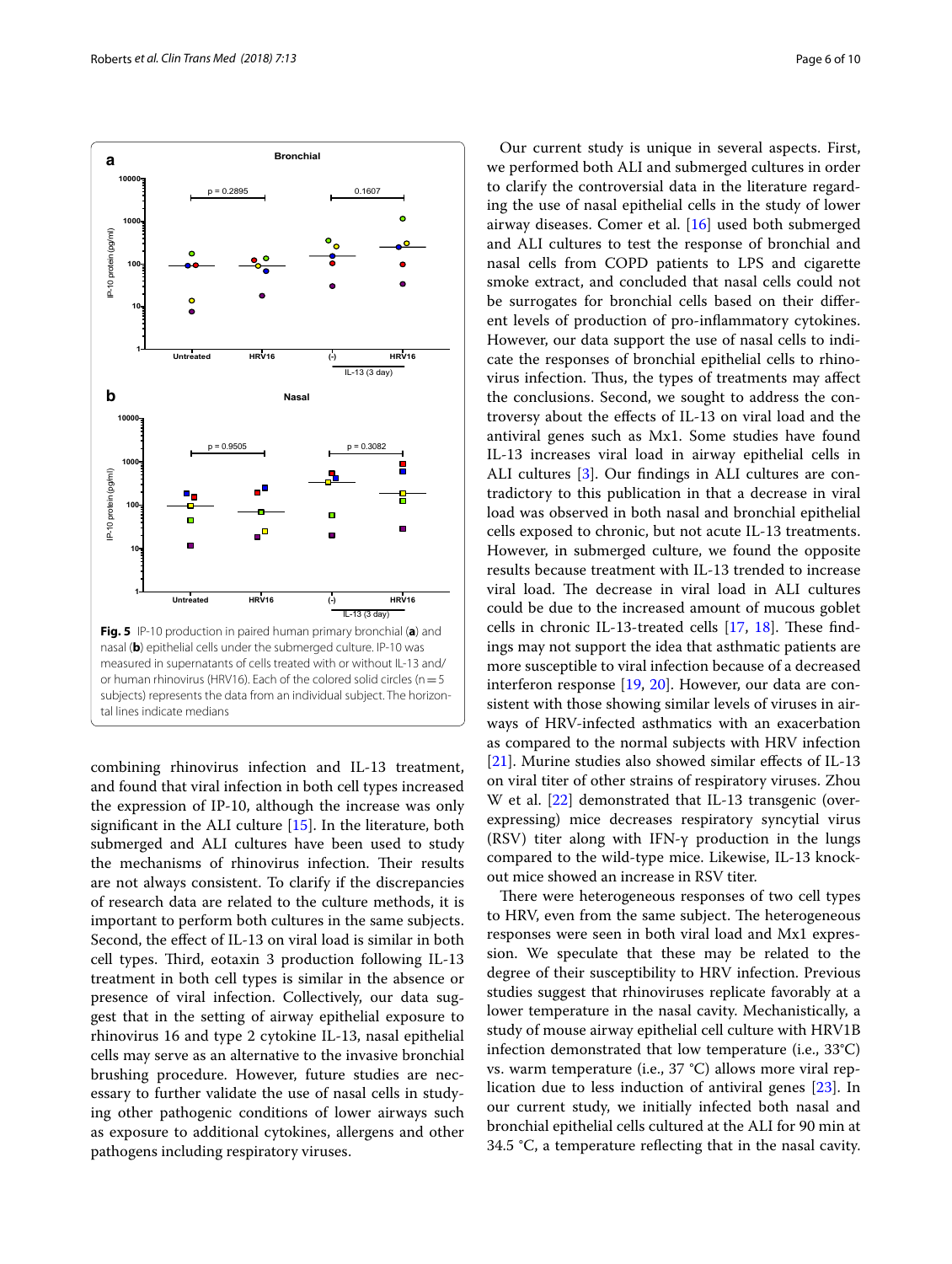

<span id="page-6-0"></span>We then maintained the cell culture at 37 °C, a temperature best supporting the growth of epithelial cells. Temperature and difering antiviral gene levels could have resulted in slightly diferent responses from each cell type in some subjects. Variation in baseline Mx1 expression, as reported in the literature [[24](#page-8-23)], between the two cell types could be another contributing factor in heterogeneous responses.

We determined the effect of IL-13 on the production of IP-10 which participates in the recruitment of infammatory cells such as T cells and macrophages [\[7](#page-8-6), [25\]](#page-8-24). As IP-10 is considered a biomarker for active rhinovirus infection in asthma [\[7](#page-8-6), [25\]](#page-8-24), it is important to uncover if IL-13 has any impact on IP-10 production in both injured (basal cells maintained in submerged cell culture) [\[13](#page-8-12), [14](#page-8-13)] and intact (ALI cultured well-diferentiated cells) airway epithelial cells. Although HRV16 signifcantly induced IP-10 production in ALI cultures, acute or chronic IL-13 treatment had no signifcant efect on IP-10 levels in both nasal and bronchial epithelial cells under submerged and ALI conditions. This fnding is intriguing given the fact that rhinovirus alone increased IP-10, and IL-13 chronic treatment in virusinfected ALI cultured cells decreases viral load. We speculate that viral load is mainly controlled by the amount of goblet cells induced by IL-13, while IP-10 production may come from non-goblet cells (e.g., ciliated cells) that are more prone to viral infection with subsequent IP-10 production. Such a hypothesis could be tested in future studies using other experimental approaches such as single cell RNA sequencing to defne the co-expression of the viral gene and IP-10 or other antiviral genes in diferent subtypes of nasal and bronchial epithelial cells under ALI cultures.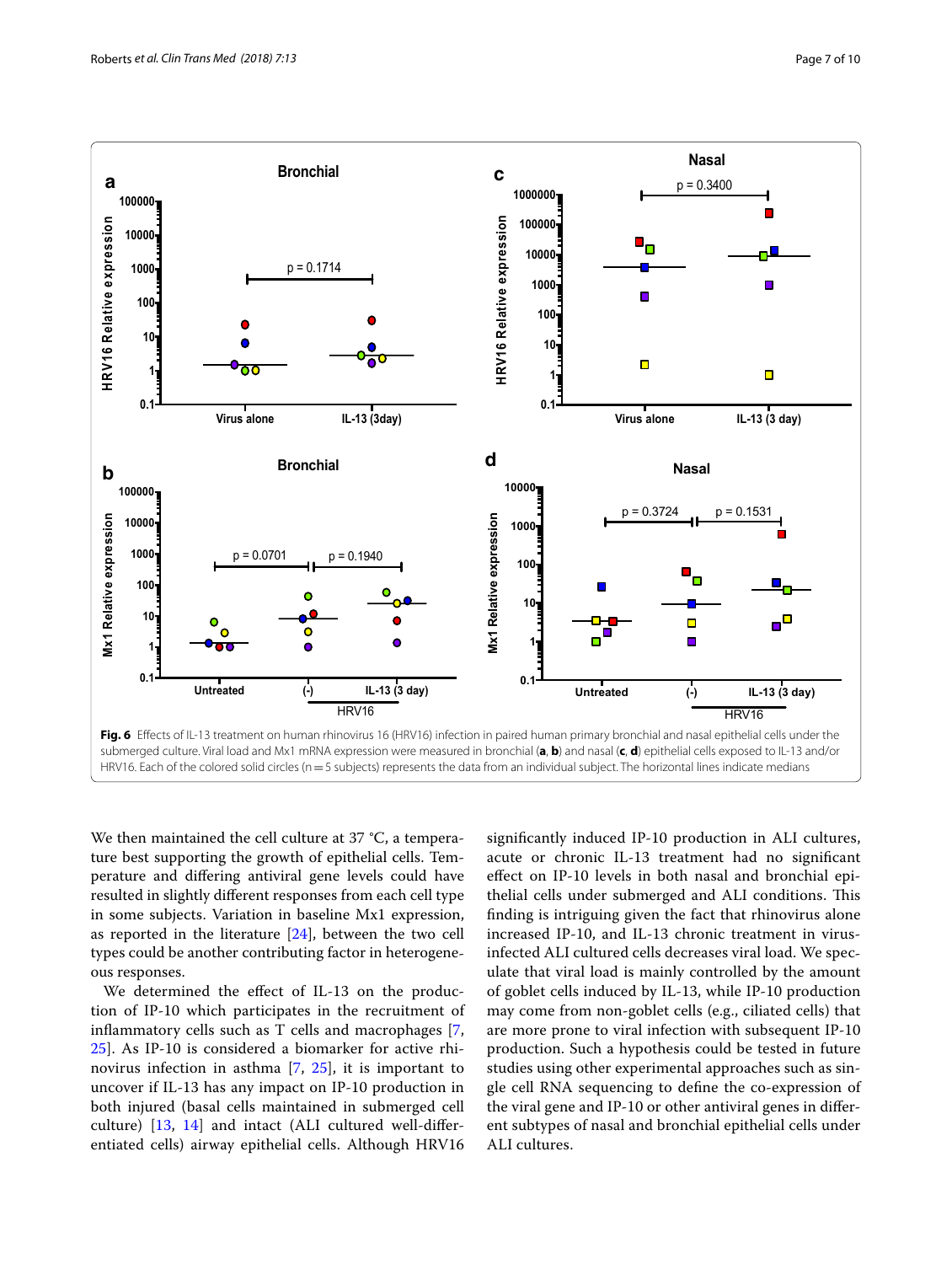

<span id="page-7-0"></span>In addition, we determined if rhinoviruses had an impact on IL-13-induced eotaxin 3 production in paired nasal and bronchial epithelial cells. As eotaxin 3 is critical to airway eosinophilic infammation [\[26](#page-8-25)], our data may unravel the role of viral infection in modulating eosinophilic infammation. Although IL-13 clearly increased eotaxin 3 production, rhinoviruses had no signifcant efect on its levels in both nasal and bronchial epithelial cells, suggesting that viral infection may not further enhance eosinophilic infammation in type 2 infammation-high airways. We chose to measure eotaxin 3 in the current study because both eotaxin 2 and eotaxin 3 are similarly up-regulated by IL-13, and eotaxin 1 levels have



<span id="page-7-1"></span>not been shown to difer in normal subjects and asthmatics with the difering severity of the disease [[27,](#page-8-26) [28\]](#page-9-0). Our fnding of no up-regulation of eotaxin 3 by HRV infection is consistent with our recent publication [\[29\]](#page-9-1). Although HRV infection alone has been reported to increase eotaxin and eotaxin 2 [[30](#page-9-2)], this finding is still controversial, as cell culture studies by other research groups have not been able to show the similar data [[31,](#page-9-3) [32\]](#page-9-4).

Our study used the rhinovirus 16 and IL-13 treatment model to test whether nasal epithelial cells could be used as surrogates for bronchial epithelial cells in order to reduce the risks of bronchoscopy and the burden on patients. We are aware that other experimental models such as those related to airway remodeling could be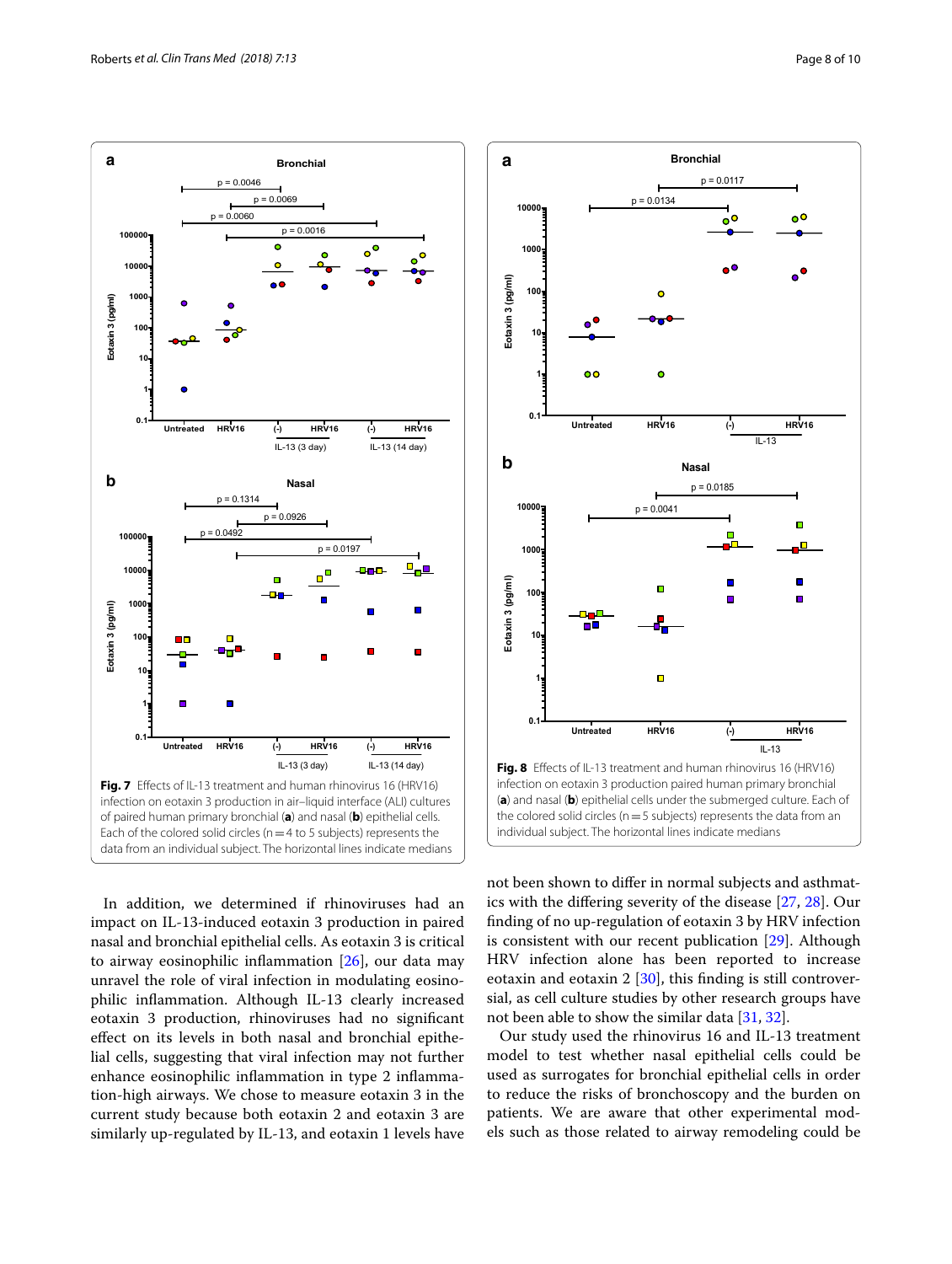tested in the future to compare these two cell types. Also, this study does not address the mechanisms by which nasal and bronchial epithelial cells have similar responses to viral infection and IL-13 treatment. For example, it is unclear whether there is similar cellular composition between the cell types that could afect their responses to HRV16 and IL-13. Finally, whether fndings from our cell culture studies can be applied to the more complex in vivo models warrants further investigation.

## **Conclusions**

In summary, our study shows the potential for nasal and bronchial airway epithelial cells to be used interchangeably based on the rhinovirus infection and IL-13 treatment model. Our fndings would further justify the use of the minimally invasive nasal brushing approach in the basic and translational research of lower airways diseases.

#### **Abbreviations**

ALI: air liquid interface; HRV16: human rhinovirus 16; IL-13: interleukin 13; PFU: plaque forming unit; IP-10: interferon gamma-induced protein 10.

#### **Authors' contributions**

NR and RAM contributed to design and performance of the experiments and manuscript writing. DF and MK were involved in bronchoscopy, cell culture, discussion and editing of the manuscript. HWC was involved in experimental design, manuscript writing and editing. All Authors read and approved the final manuscript.

## **Author details**

<sup>1</sup> Department of Medicine, National Jewish Health, 1400 Jackson Street, Room A639, Denver, CO 80206, USA. <sup>2</sup> Department of Medicine, University of Arizona, Tucson, AZ, USA.

#### **Competing interests**

The authors declare that they have no competing interests.

### **Availability of data and materials**

The data that support the conclusions of this article are included within the article.

## **Ethics approval and consent to participate**

The study protocols were approved by the IRB at National Jewish Health and the University of Arizona College of Medicine.

#### **Funding**

U19AI125357, R01 HL122321, R01 AI106287, and R01 HL125128.

#### **Publisher's Note**

Springer Nature remains neutral with regard to jurisdictional claims in published maps and institutional afliations.

## Received: 20 February 2018 Accepted: 22 April 2018 Published online: 02 May 2018

#### **References**

<span id="page-8-0"></span>1. Hackner K et al (2017) Fever after bronchoscopy: serum procalcitonin enables early diagnosis of post-interventional bacterial infection. BMC Pulm Med 17:156

- <span id="page-8-1"></span>2. Chanez P et al (1999) Comparison between nasal and bronchial infammation in asthmatic and control subjects. Am J Respir Crit Care Med 159:588–595
- <span id="page-8-2"></span>3. Lachowicz-Scroggins ME, Boushey HA, Finkbeiner WE, Widdicombe JH (2010) Interleukin-13-induced mucous metaplasia increases susceptibility of human airway epithelium to rhinovirus infection. Am J Respir Cell Mol Biol 43:652–661
- <span id="page-8-3"></span>4. Lopez-Souza N (2009) et al. In vitro susceptibility to rhinovirus infection is greater for bronchial than for nasal airway epithelial cells in human subjects. J Allergy Clin Immunol 123:1384–1390
- <span id="page-8-4"></span>5. McDougall CM et al (2008) Nasal epithelial cells as surrogates for bronchial epithelial cells in airway infammation studies. Am J Respir Cell Mol Biol 39:560–568
- <span id="page-8-5"></span>6. Thavagnanam S et al (2014) Nasal epithelial cells can act as a physiological surrogate for paediatric asthma studies. PLoS ONE 9:e85802
- <span id="page-8-6"></span>7. Suzuki K et al (2016) IP-10 is elevated in virus-induced acute exacerbations in childhood asthma. Tokai J Exp Clin Med 41:210–217
- <span id="page-8-7"></span>8. Berman R et al (2016) MUC18 regulates lung rhinovirus infection and infammation. PLoS ONE 11:e0163927
- <span id="page-8-8"></span>9. Stokes AB et al (2014) Comparison of three diferent brushing techniques to isolate and culture primary nasal epithelial cells from human subjects. Exp Lung Res 40:327–332
- <span id="page-8-9"></span>10. Chu HW et al (2015) CRISPR-Cas9-mediated gene knockout in primary human airway epithelial cells reveals a proinfammatory role for MUC18. Gene Ther 22:822–829
- <span id="page-8-10"></span>11. Suprynowicz FA et al (2012) Conditionally reprogrammed cells represent a stem-like state of adult epithelial cells. Proc Natl Acad Sci USA 109:20035–20040
- <span id="page-8-11"></span>12. Devalia JL, Sapsford RJ, Wells CW, Richman P, Davies RJ (1990) Culture and comparison of human bronchial and nasal epithelial cells in vitro. Respir Med 84:303–312
- <span id="page-8-12"></span>13. Laitinen LA, Heino M, Laitinen A, Kava T, Haahtela T (1985) Damage of the airway epithelium and bronchial reactivity in patients with asthma. Am Rev Respir Dis 131:599–606
- <span id="page-8-13"></span>14. Davies DE (2001) The bronchial epithelium in chronic and severe asthma. Curr Allergy Asthma Rep 1:127–133
- <span id="page-8-14"></span>15. Pringle EJ et al (2012) Nasal and bronchial airway epithelial cell mediator release in children. Pediatr Pulmonol 47:1215–1225
- <span id="page-8-15"></span>16. Comer DM, Elborn JS, Ennis M (2012) Comparison of nasal and bronchial epithelial cells obtained from patients with COPD. PLoS ONE 7:e32924
- <span id="page-8-16"></span>17. Jakiela B et al (2014) Th2-type cytokine-induced mucus metaplasia decreases susceptibility of human bronchial epithelium to rhinovirus infection. Am J Respir Cell Mol Biol 51:229–241
- <span id="page-8-17"></span>18. Wynn TA (2003) IL-13 efector functions. Annu Rev Immunol 21:425–456
- <span id="page-8-18"></span>19. Wark PA et al (2005) Asthmatic bronchial epithelial cells have a defcient innate immune response to infection with rhinovirus. J Exp Med 201:937–947
- <span id="page-8-19"></span>20. Sykes A et al (2014) Rhinovirus-induced interferon production is not defcient in well controlled asthma. Thorax 69:240–246
- <span id="page-8-20"></span>21. Moskwa S et al (2018) Innate immune response to viral infections in primary bronchial epithelial cells is modifed by the atopic status of asthmatic patients. Allergy Asthma Immunol Res 10:144–154
- <span id="page-8-21"></span>22. Zhou W et al (2006) IL-13 is associated with reduced illness and replication in primary respiratory syncytial virus infection in the mouse. Microbes Infect 8:2880–2889
- <span id="page-8-22"></span>23. Foxman EF et al (2015) Temperature-dependent innate defense against the common cold virus limits viral replication at warm temperature in mouse airway cells. Proc Natl Acad Sci USA 112:827–832
- <span id="page-8-23"></span>24. Seng LG, Daly J, Chang KC, Kuchipudi SV (2014) High basal expression of interferon-stimulated genes in human bronchial epithelial (BEAS-2B) cells contributes to infuenza A virus resistance. PLoS ONE 9:e109023
- <span id="page-8-24"></span>25. Wark PA et al (2007) IFN-gamma-induced protein 10 is a novel biomarker of rhinovirus-induced asthma exacerbations. J Allergy Clin Immunol 120:586–593
- <span id="page-8-25"></span>26. Li L et al (1999) Effects of Th2 cytokines on chemokine expression in the lung: IL-13 potently induces eotaxin expression by airway epithelial cells. J Immunol 162:2477–2487
- <span id="page-8-26"></span>27. van Wetering S et al (2007) Epithelial diferentiation is a determinant in the production of eotaxin-2 and -3 by bronchial epithelial cells in response to IL-4 and IL-13. Mol Immunol 44:803–811